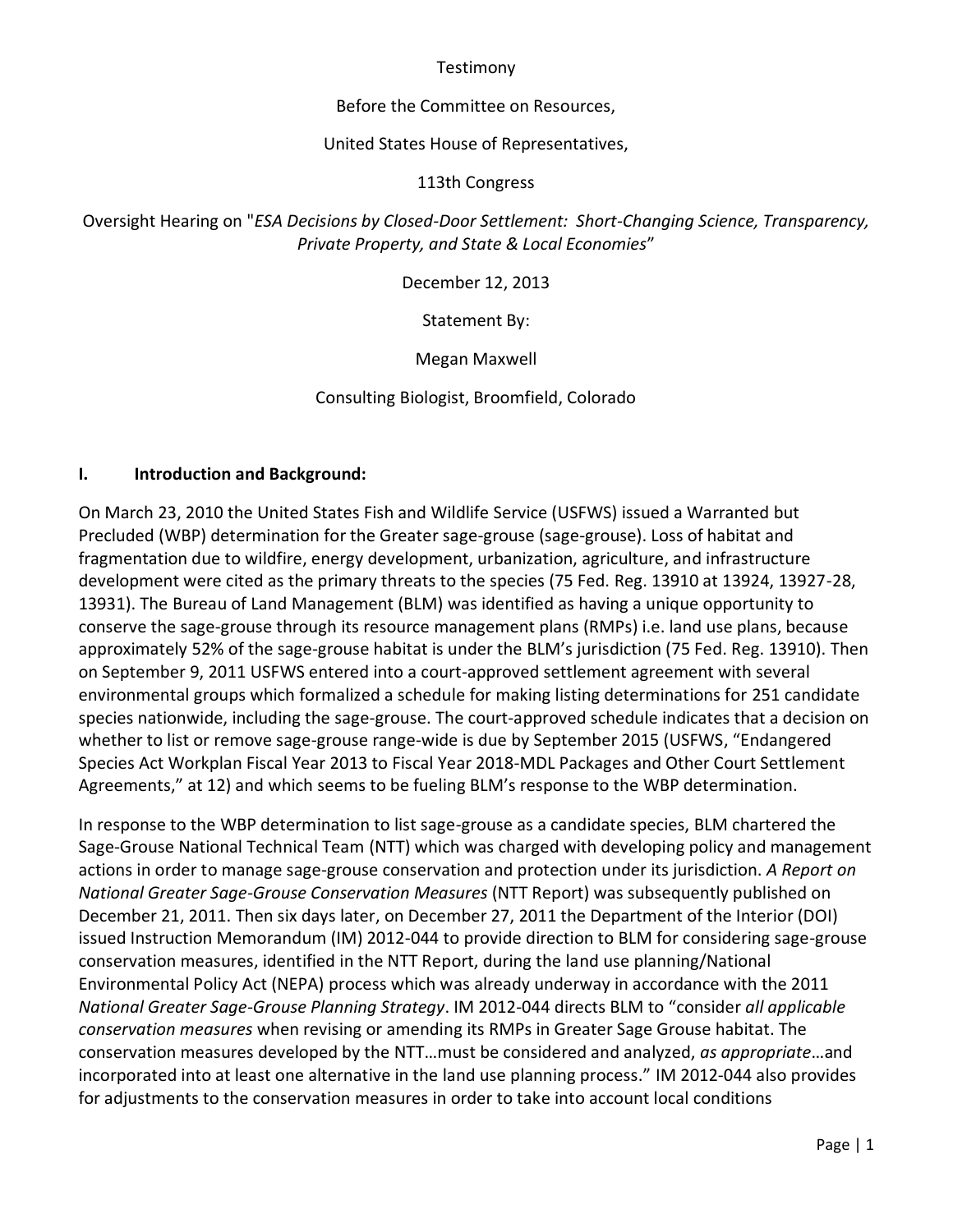(Department of the Interior, Instruction Memorandum 2012-044 "BLM National Greater Sage-Grouse Land Use Planning Strategy." December 27, 2011).

On November 20, 2012 in the U.S. District Court of Idaho in a hearing on remedies following a decision made on summary judgment in *Western Watershed Project v. Salazar*, No. 4:08-CV-516-BLW, U.S. District Court of Idaho, 2011, *docket no. 131* (hereafter *WWP v. Salazar*), the court found during a three day evidentiary hearing that BLM's NTT Report represented the "best available science." Then on March 11, 2013 BLM's Assistant Director Edwin Roberson entered a declaration in the U.S. District Court of Idaho indicating that the conservation measures recommended in the NTT Report are being incorporated into 79 RMPs, across 10 states (*Western Watershed Project v. Salazar*, 2013, *Roberson declaration).* Because this declaration was made while the NEPA process was (and still is) underway to evaluate the impacts associated with implementing the conservation measures in the NTT Report on millions of acres of the public domain, and uses ranging from recreation, to grazing, to mineral and energy development, this declaration was pre-decisional and therefore contrary to the Act and its implementing regulations at 40 C.F.R. §§1502.2 (f), 1500.1(b).

# **II. The NTT Report**

The NTT Report provides habitat management recommendations for sage-grouse priority habitat across its entire range, including prescriptive restrictions on access and use of lands within priority habitat including:

- 3% limit on surface disturbance;
- 50-70% sagebrush cover threshold;
- No surface occupancy (NSO);
- 1 disturbance per Section (640 acres);
- Right-of-Way (ROW) exclusion and avoidance areas;
- Mineral withdrawals.

BLM maintains the NTT conservation measures are required to respond to the WBP determination and describes BLM's interpretation of USFWS' finding in the WBP determination that BLM lacks adequate regulatory tools to conserve sage-grouse, and therefore new regulatory mechanisms must be developed. However, throughout the WBP determination USFWS repeats over and over its inability to assess BLM's then existing regulatory mechanisms because of how the information was reported to them, and because of the uneven application and implementation across BLM offices:

"…the BLM data call reported information at a different scale than was used for their landscape mapping. Therefore, we lack the information necessary to assess how this regulatory mechanism effects sage-grouse conservation…"(*Id.* at 13976).

USFWS also identified BLM's 2008 *Manual 6840: Special Status Species Management* as potentially having adequate regulatory protections for the sage-grouse:

"As a designated sensitive species under BLM Manual 6840, sage-grouse conservation must be addressed in the development and implementation of RMPs on BLM lands…if an RMP contains specific direction regarding sage-grouse habitat, conservation, or management*, it represents a regulatory mechanism that has potential to ensure that the species and its habitats are protected…*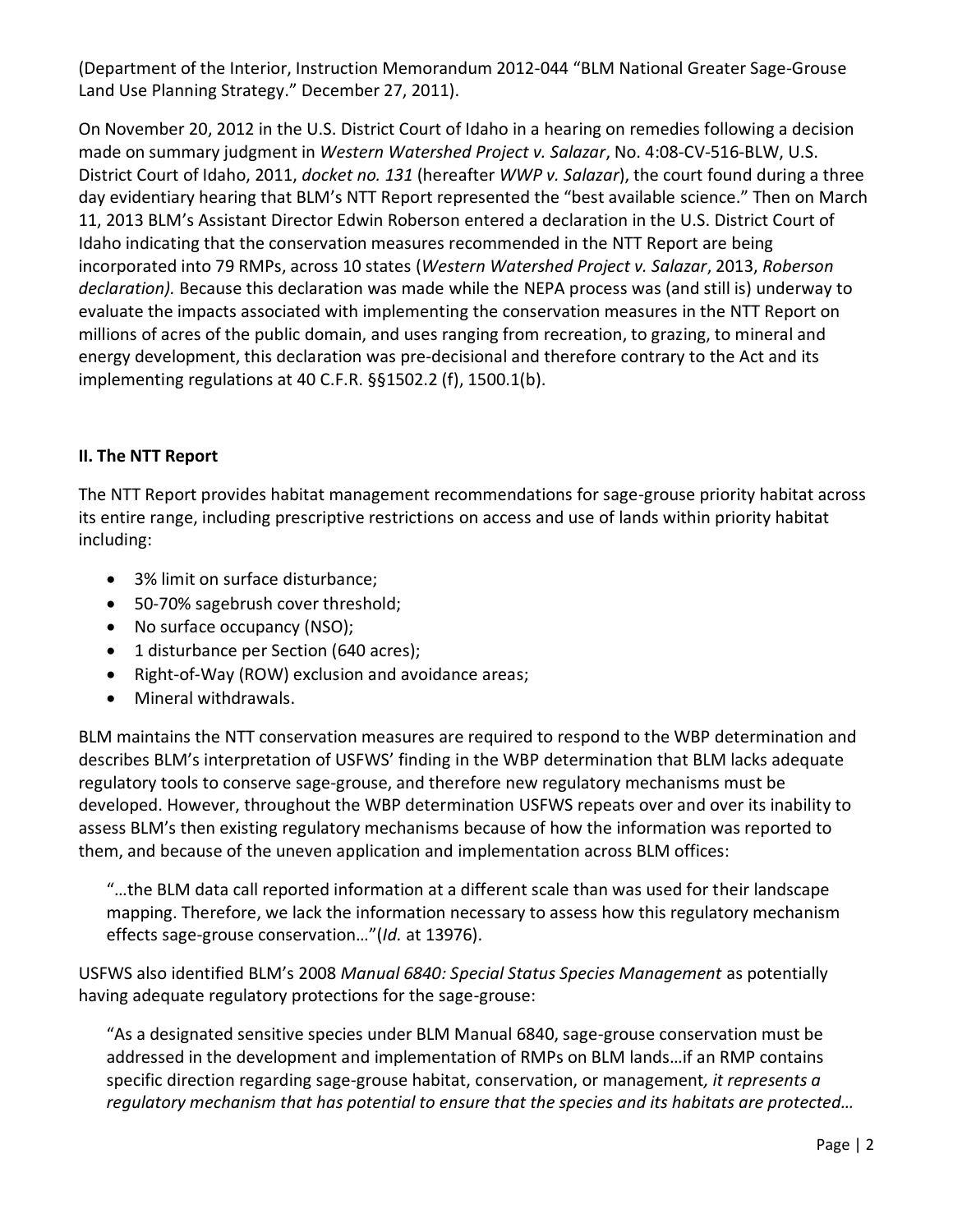*during decision-making on BLM lands*…However, the information provided to us by BLM did not specify what requirements, direction, measures, or guidance has been included in the newly revised RMPs to address threats to sage-grouse and sagebrush habitat. *Therefore, we cannot assess their value or rely on them as regulatory mechanisms for the conservation of sage-grouse…Although RMPs, AMPs, and the permit renewal process provide an adequate regulatory framework, whether or not these regulatory mechanisms are being implemented in a manner that conserves sage-grouse is unclear*"(75 Fed. Reg. 13910 at 13975-77, emphasis added).

USFWS goes on to discuss how it is unable to assess fire management and invasive species management, again, because of the uneven application and implementation across BLM offices (*See Id*. at 13977). It seems clear from the above-cited sections of the USFWS' WBP determination that the agency was seeking evidence that the then current regulatory mechanisms would be implemented and documentation of the effectiveness of those mechanisms. USFWS did not say BLM's regulatory mechanisms were inadequate; nor did the agency demand that BLM develop new regulatory mechanisms. Rather the "Factor D-inadequate regulatory mechanisms" finding was made because of incomplete data given to the agency during the listing process.

The primary objective of the NTT Report is "to protect sage-grouse habitats from anthropogenic disturbances that will reduce distribution or abundance of sage-grouse" (NTT Report at 7). However this objective inappropriately assumes that anthropogenic disturbances are the primary threat to sagegrouse range-wide, are universally negative-regardless of whether impact minimization and mitigation practices are utilized, and that sage-grouse will respond positively to a decrease in anthropogenic disturbances, without providing data to support the assumption. Most importantly, the NTT Report fails to adequately address the fire and invasive species cycle –one of the main threats to sage-grouse habitat range-wide (75 Fed. Reg. 13910 at 13931-4) and the principal threat in the western part of the range.

# **III. Review of the NTT Report**

Peer-review of the NTT Report conducted prior to its issuance suggests that it does not in fact represent the "Best Available Science" and instead consists of (NTT Peer Review Comments attached herewith):

- invalid assumptions;
- mischaracterization and misrepresentation of sources;
- omission of existing programs that benefit sage-grouse;
- personal opinion substituted in place of science;
- unachievable required design features/best management practices; and
- policy inconsistent with Federal Land Policy and Management Act of 1976 (FLPMA, 43 U.S.C 1701 et. seq.) and associated regulations.

The NTT Report also relies on studies which have been criticized for significant mischaracterization of previous research; substantial errors and omissions; lack of independent authorship and peer review; methodological bias; a lack of reproducibility; invalid assumptions and analysis; and inadequate data, leading to considerable flaws in the recommendations contained in the NTT Report (Maxwell 2013, hereafter Maxwell and attached herewith).

Other deficiencies present in the NTT Report and associated studies are the lack of independent authorship, methodological issues, and misleading use of citations. For example, three of the authors of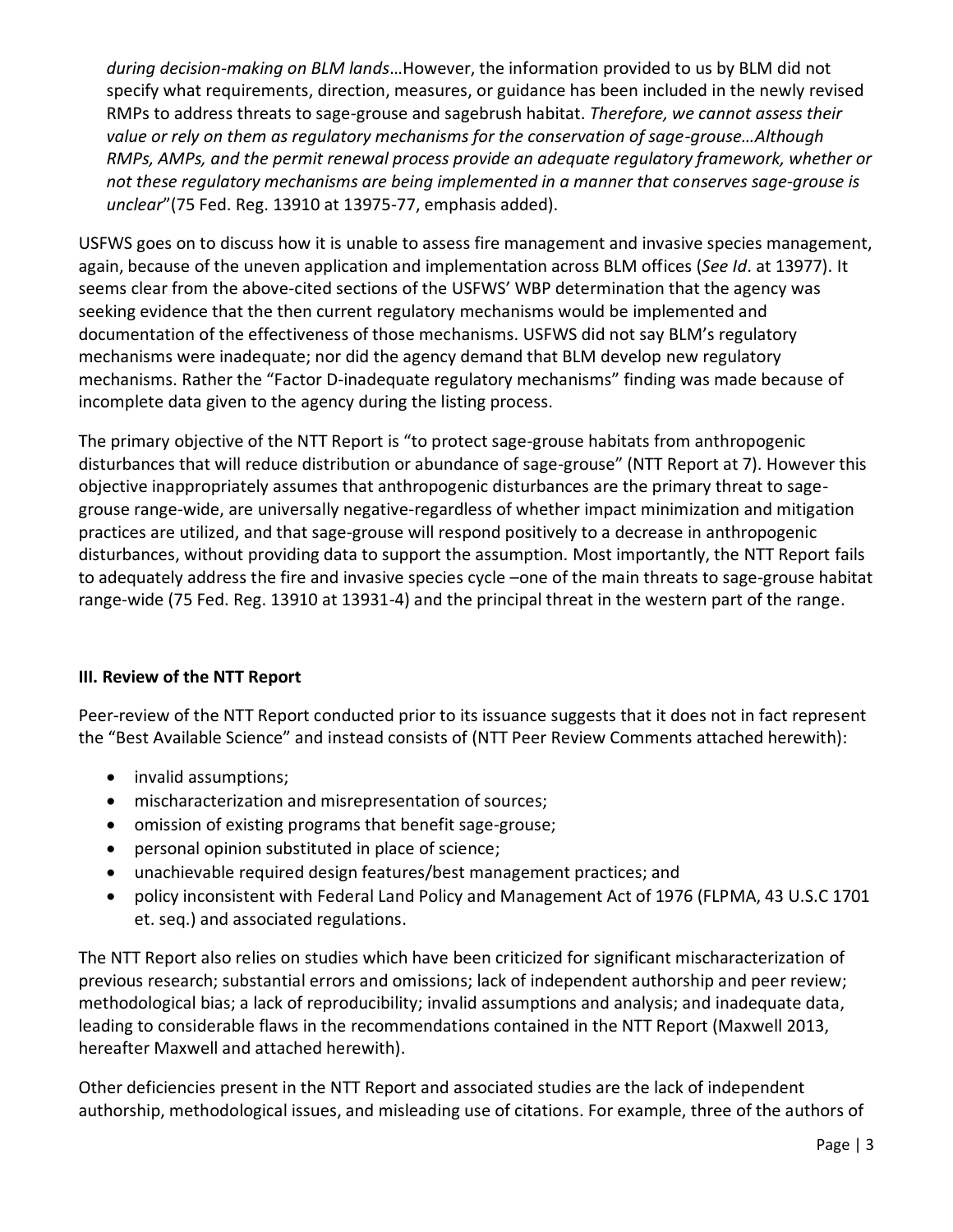the NTT Report are also the authors, researchers, and editors of three of the most cited sources in the NTT Report. This reliance on a select and limited group of authors is highly questionable because it does not ensure objectivity or consider multiple scientific observations and conclusions, a critical component of the scientific analysis and peer-review process.

Other data quality issues range from failure to identify limiting factors, inadequate sampling, and use of inferior equipment. The significance of these deficiencies is described in detail in R.R. Ramey, *Review of Data Quality Issues in A Report on National Greater Sage-Grouse Conservation Measures Produced by the BLM Sage-Grouse National Technical Team (NTT), Dated December 21, 2011.* Unpublished Report, September 19, 2013, hereafter Ramey 2013.

All of the above mentioned issues call into question the validity of the NTT Report as a whole. Without sound science, and sound application of the science the NTT Report is effectively a species-centric advocacy document. Of particular concern is the "one-size-fits-all" application of the conservation measures which is not the best approach to sage-grouse conservation and may overlook important opportunities to protect and enhance sage-grouse habitat. As described below, particular attention and criticism needs to focus on scale, habitat characterization, disturbance thresholds, and lack of independent peer review.

#### **a. Scale**

The NTT Report proposes conservation measures and goals that are range-wide in scale, including 70% canopy cover, 3% disturbance cap, and 15-25% canopy cover in *all* sage-grouse habitats. Recommending a "one-size-fits-all approach" is not optimal – if not completely inappropriate and counter-productive at a range-wide scale, because the distribution of sage-grouse populations is vast, encompassing different ecological zones in which there are different kinds of risks to the sagegrouse and its habitat, which must be managed differently. Additionally, sage-grouse behavior indicates sagebrush cover preference differs between seasons, and thus using a single percent cover is inappropriate. As one peer reviewer of the NTT Report states:

"…if this document is to be effective in defining conservation measures on a range-wide basis, it must take into account the considerable large-scale variation in plant community ecology present within the range of the sage-grouse. Otherwise we are faced with species-centric generalizations of the effects of ecological processes that may or may not represent the ecological reality" (NTT Peer Review Comments at 4).

The concern related to scale and "one-size-fits-all" management contained in the NTT Report was expressed in a letter dated May 16, 2013 to Secretary Jewell from the Western Association of Fish and Wildlife Agencies (WAFWA):

"…Simply put, we believe it would represent a setback to sage-grouse conservation…Applying a "one-size-fits-all" approach focusing solely on the NTT report is not appropriate for management of the variations that occur across the sage-grouse range... Our concern is that using the NTT, in vacuum, would undermine sage-grouse conservation range-wide."

In an effort to help inform management and conservation strategies so that they are consistent within ecological regions rather than state boundaries, WAFWA delineated seven Management Zones (MZs) based on ecological and geographical similarities (*See* USGS Report at 10); however the NTT did not recommend use of MZs as an appropriate scale in the NTT Report. The reason why "one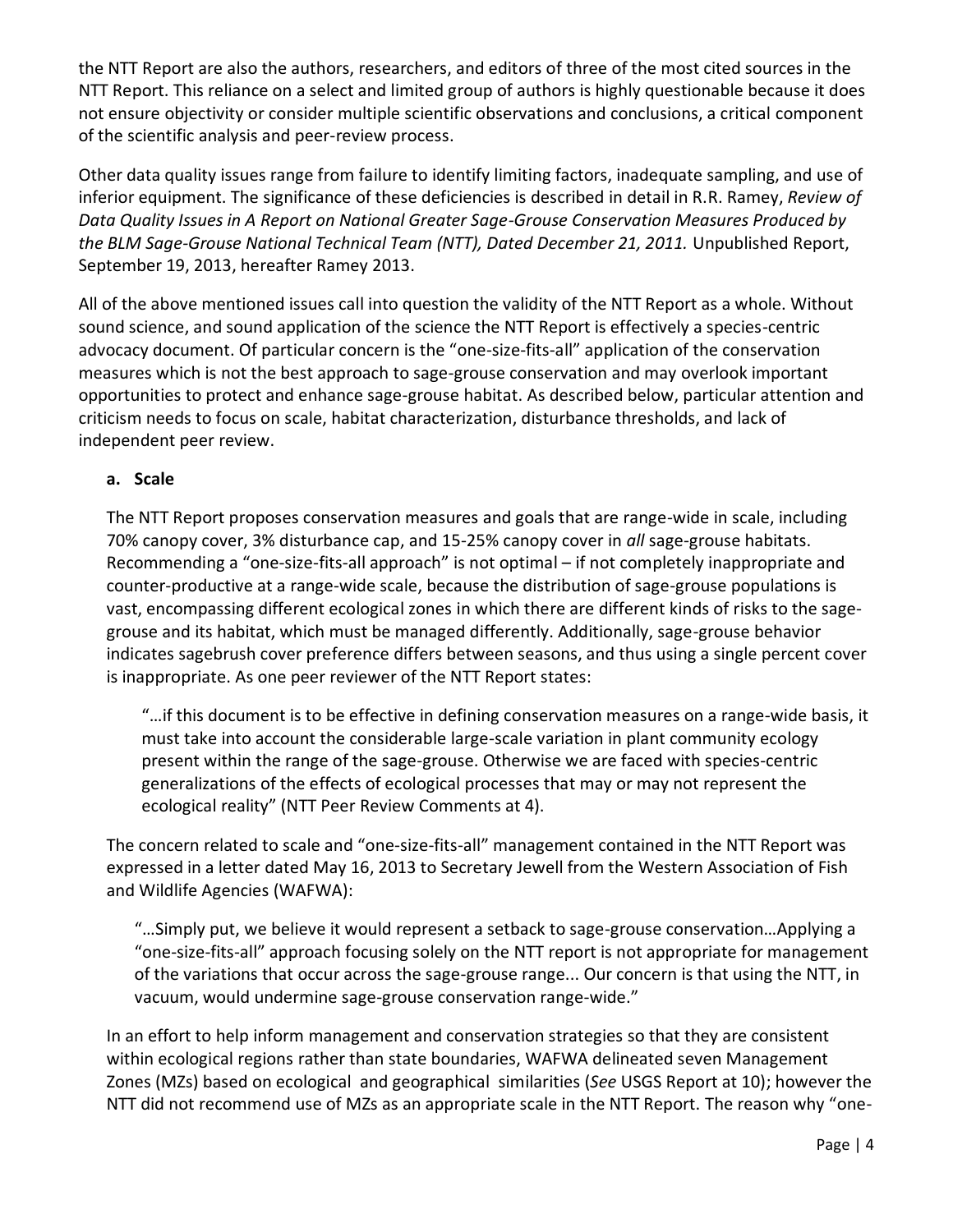size-fits-all" management is inappropriate for sage-grouse is because of their broad ecological range, variations in population traits and characteristics across their range, and the variability in habitat conditions and threats within this range. These variations make managing sage-grouse a complex task that must consider site-specific conditions and variables. Simplifying sage-grouse management by creating range-wide habitat prescriptions or percent thresholds fails to target the specific subregional and population scale factors which are important because the various sagebrush biomes which support sage-grouse vary, and sage-grouse have varying seasonal habitat requirements within those biomes. For example dense cover and low-growing types of sagebrush might be preferred during nesting, but significantly less dense sagebrush cover and abundance in forbs and grasses might be preferred for late brood-rearing. Additionally, it is important to consider that sagebrush may not be as densely distributed in drier regions than wetter regions as a result of natural processes. The "one-size-fits-all" approach advanced in the NTT Report completely fails to recognize this variation and complexity which is a critical flaw (See the attached map to provide context for the large area that would be subject to the NTT Report).

# **b. Habitat Requirements/Thresholds**

To achieve its primary objective the NTT sets forth sub-objectives in the NTT Report. Two of the four sub-objectives assert that a minimum range of 50 -70% of the acreage in sagebrush cover is required for long-term persistence of sage-grouse, and that discrete anthropogenic disturbances in priority habitat must be limited to less than 3% of the total sage-grouse habitat regardless of ownership (NTT Report at 6-7). These objectives are not supported by the literature. Limiting disturbance to less than 3% of the total habitat is arbitrary. The NTT fails in its Report to show how the "one-size-fits-all" goal of 50-70% sagebrush cover in priority habitat and the 3% disturbance cap are necessary, reasonable, achievable, would actually benefit sage-grouse, and not result in unintended adverse consequences to sage-grouse or other species.

Additionally, two of the most frequently used sources with respect to vegetative habitat requirements, provide that "adequate" vegetative cover for sage-grouse, ranges from 15% to 25% sagebrush cover, greater than 10% forbs, greater than 10% grass canopy, and even smaller percentages depending on the season or ecological location (Connelly et. al. 2000, and Hagen et. al. 2007). These studies do not include data that support the NTT's conclusion that 50-70% sagebrush canopy is required by sage-grouse range-wide or within all seasonal habitats in order to persist.

In addition, the 70% canopy cover goal disregards the importance of healthy understories required for sage-grouse to survive and rear broods, and fails to consider the fact that not all sagebrush habitats are suitable; without healthy understories a sagebrush dominated landscape may in fact be unsuitable to support sage-grouse. This is a significant omission that must be addressed in order for the conservation measures to be scientifically sound. As the NTT Report stands now, omitting discussion of understory health will result in unintended, adverse consequences to sage-grouse and the sagebrush ecosystem, including increased risk of fire (*See* Maxwell at 5-6).

In addition to the potential for increased fire resulting from inadequate management of understory vegetation, there is substantial scientific authority showing the importance of understory to sagegrouse. Grass height and cover are important for adequate nesting habitat. Early brood-rearing habitats are best when they contain abundant forbs and insects for foraging, with a 14% sagebrush canopy cover (Connelly et. al. 2000).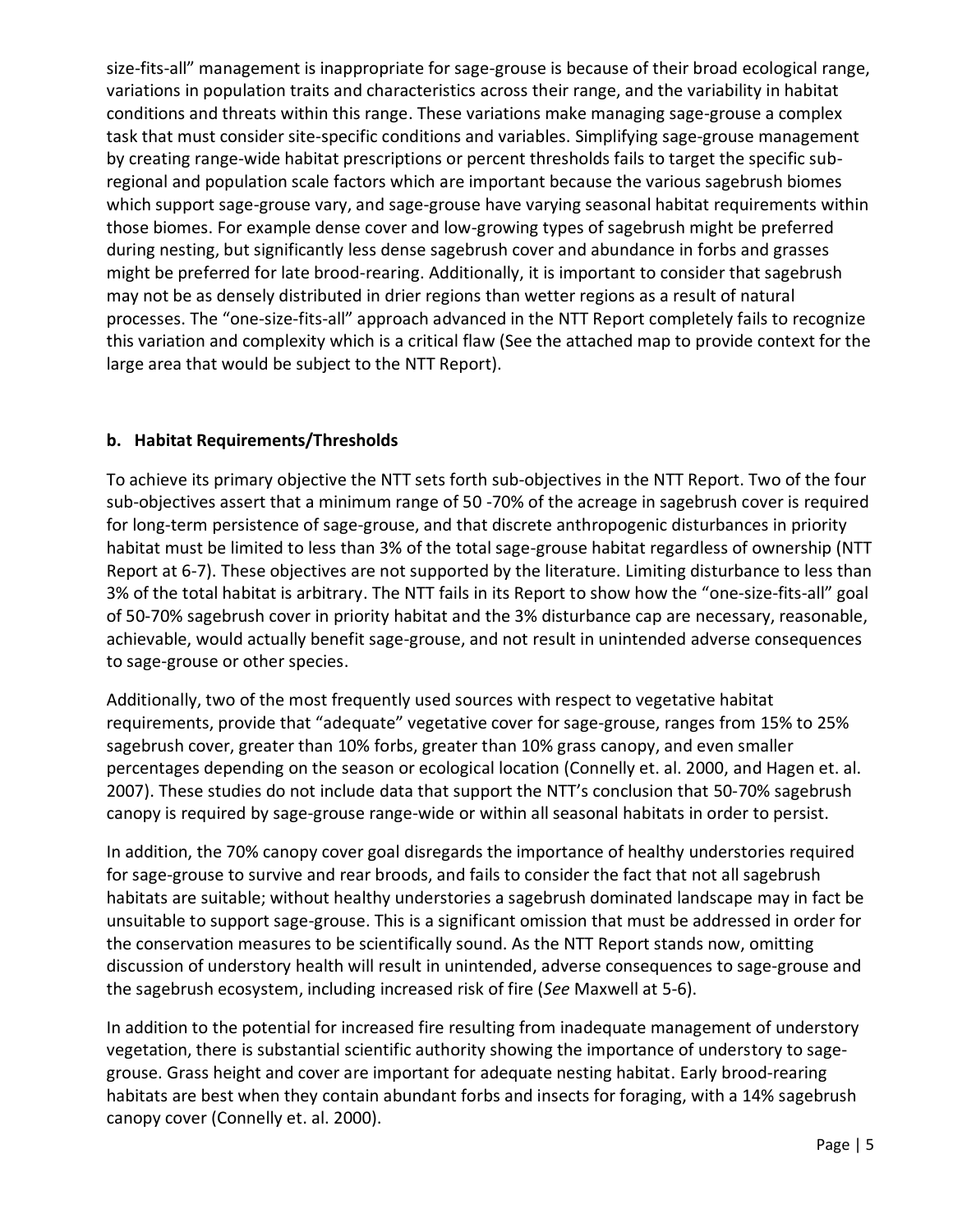In a report published by the United States Geological Survey (USGS) at the request of the BLM, and in response to the WBP determination, USGS indicates that habitat fragmentation "generally begins to have significant effects on wildlife when suitable habitat becomes less than 30 to 50 percent of the landscape" (Manier et al 2013 at 26, hereafter USGS Report). The corollary is that non-suitable habitat, does not have a significant effect on wildlife until it reaches 50-70% of the landscape, which directly contradicts the NTT Report's 70% cover threshold.

The USGS Report further calls into question the sagebrush cover objective in the NTT Report with this statement:

"The natural variation in vegetation, the dynamic nature of sagebrush habitats, and the variation in the habitats selected by sage-grouse across a landscape imply that characterizing habitats *using a single value or narrow range of values, for example, 15- to 25-percent sagebrush-canopy cover in breeding habitat [Citation omitted], is insufficient to describe sage-grouse habitat requirements.* The differing seasonal habitat requirements of sage-grouse dictate that multiple vegetation attributes, across the landscape and in particular sites, are important, reinforcing emphasis that combinations of shrub overstory and herbaceous understory, which are both important as habitat components during different seasons, are important in combination and across scales" (USGS Report at 24, internal citation omitted).

The 3% disturbance cap is not supported by the data either, and instead represents the authors' opinions in the cited studies. Outside review of the studies indicate that three of the sources cited in favor of a 3% disturbance cap (Johnson et al. 2011; Naugle et al. 2011a, b; and Walker et al. 2007), only represented partial review of the available literature while omitting important factors and other studies, and utilized weak and/or flawed study parameters (*See* Ramey 2013).

Interestingly, the scientific validity of the 70% cover goal and 3% disturbance threshold were called into question by Department of the Interior (DOI) employees during the preparation of the NTT Report, yet the team chose to recommend the arbitrary thresholds anyway (italics used for emphasis):

"...Science says 30 – 50% in non-sagebrush cover is okay (see quote below [underlined]), but the NTT Report says 3% in anthropogenic features is the NTT recommended maximum... Am I missing something, is it worded poorly, *or is this a misapplication of professional judgment and science*…The report now makes this scientifically-based assertion: Within priority habitat, a minimum range of 50-70% of the acreage in sagebrush cover is required for long-term sagegrouse persistence (Aldridge et al. 2008, Doherty et al. 2010, Wisdom et al. 2011). That leaves an allowance of 30 - 50% in non-sage-brush cover. So how was the 3% maximum cap on surface anthropogenic features derived based on "professional judgment"? (see footnote) *3% is a long way from 30 – 50%?...*" (Email correspondence from Jim Perry to Raul Morales and Dwight Fielder, December 22, 2011. Information was obtained from a FOIA response by Department of the Interior, Bureau of Land Management, and Office of the Solicitor to a request by Idaho Governor Otter's office, hereafter FOIA Response).

Mr. Perry goes on to state through email correspondence "The NTT bullet points above [regarding 3% anthropogenic disturbance caps] need to be removed from the report as it conflicts with science" (FOIA Response, December 22, 2011).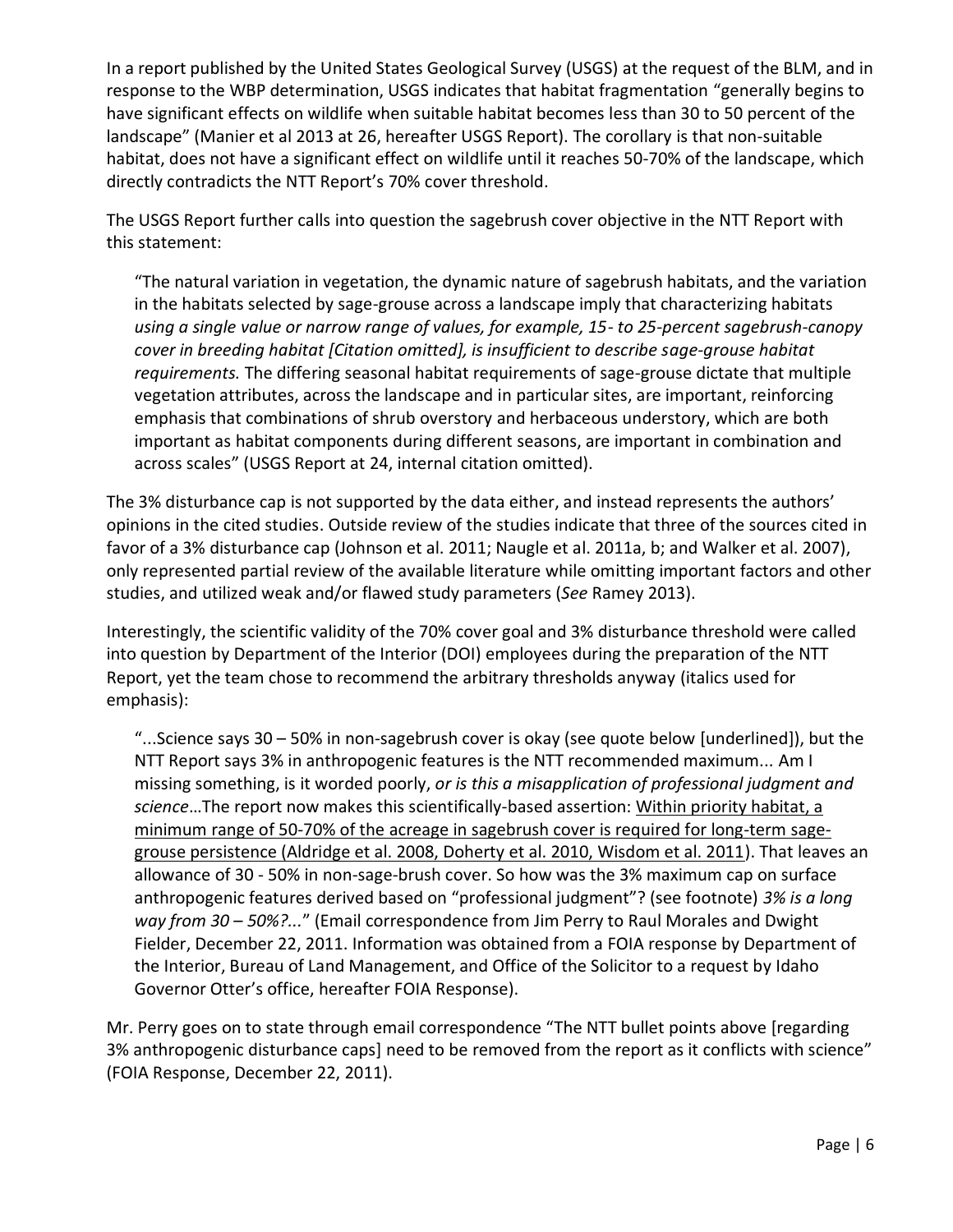The USGS Report further challenges the NTT Report's broad assertion that disturbance negatively impacts sage-grouse and sagebrush habitats in all instances, and instead acknowledges that:

"[t]hough the presence and distribution of suitable sagebrush habitats is limited at landscape scales, precluding the need for disturbances to intact sagebrush communities …maintenance of healthy sagebrush communities includes some localized disturbance in many regions" (USGS Report at 79, internal citation omitted).

The NTT Report recommends several "one-size-fits-all" regulatory prescriptions (i.e. four mile buffers, 3% percent disturbance threshold, and Best Management Practices), and makes no allowance for recommendations to include local level sage-grouse conservation plans which are tailored to local conditions, including unique habitat and threats, and socio-economic conditions. Local conditions and local efforts are factors which should be considered when designing a conservation strategy to better ensure effectiveness. For example, requiring surface use restrictions in an area where fire and invasive species are the primary threats may not benefit sage-grouse as much as fire suppression and invasive species eradication mechanisms.

# **c. Failure to Incorporate or Recognize Current Regulatory and Conservation Measures**

The lack of discussion related to current state and local level sage-grouse plans, and other conservation efforts that are protective in nature represents a departure from the notion that states are the experts in managing and regulating wildlife within their boundaries. An example of the NTT's failure to consider existing conservation and regulatory efforts is demonstrated by the omission of the State of Wyoming's EO 2008-2 in the NTT Report. The WBP determination recognized this EO for providing "substantial regulatory protection for sage-grouse in previously undeveloped areas on Wyoming State lands" (75 Fed. Reg. 13910 at 13974). These protections would also apply to energy development and permitting on all lands located within the State; however they were not mentioned anywhere in the NTT Report. One of the NTT's main conservation strategies is to prevent future energy development in priority habitat (NTT Report at 21). For this reason, the NTT's failure to consider current protections that are recognized in the WBP decision to "ameliorate threats" to sage-grouse (from new energy development) once fully implemented, is inappropriate.

Significant literature exists regarding the importance of voluntary conservation measures by private citizens and industries, and other voluntary incentive based programs with respect to the recovery of ESA species, yet the NTT seems ardent in continuing "command and control" management, which has largely failed, as evidenced by the few species that have been de-listed (*See*, Ramey 2013; USGS Report).

On the other hand, USFWS in its March 2013 report titled *Greater Sage-grouse (Centrocercus urophasianus) Conservation Objectives: Final Report* (hereafter COT Report)recommends that state conservation plans/strategies be deferred to when they are effective, and that proactive measures be taken by federal agencies to initiate voluntary incentive based programs (COT Report at 33-36)

The NTT Report provides no discussion of current regulatory mechanisms available to BLM including the considerable provisions contained in Manual 6840: *BLM's Special Status Species Management* and the unnecessary and undue degradation provisions under §302(b) of FLPMA and associated regulations.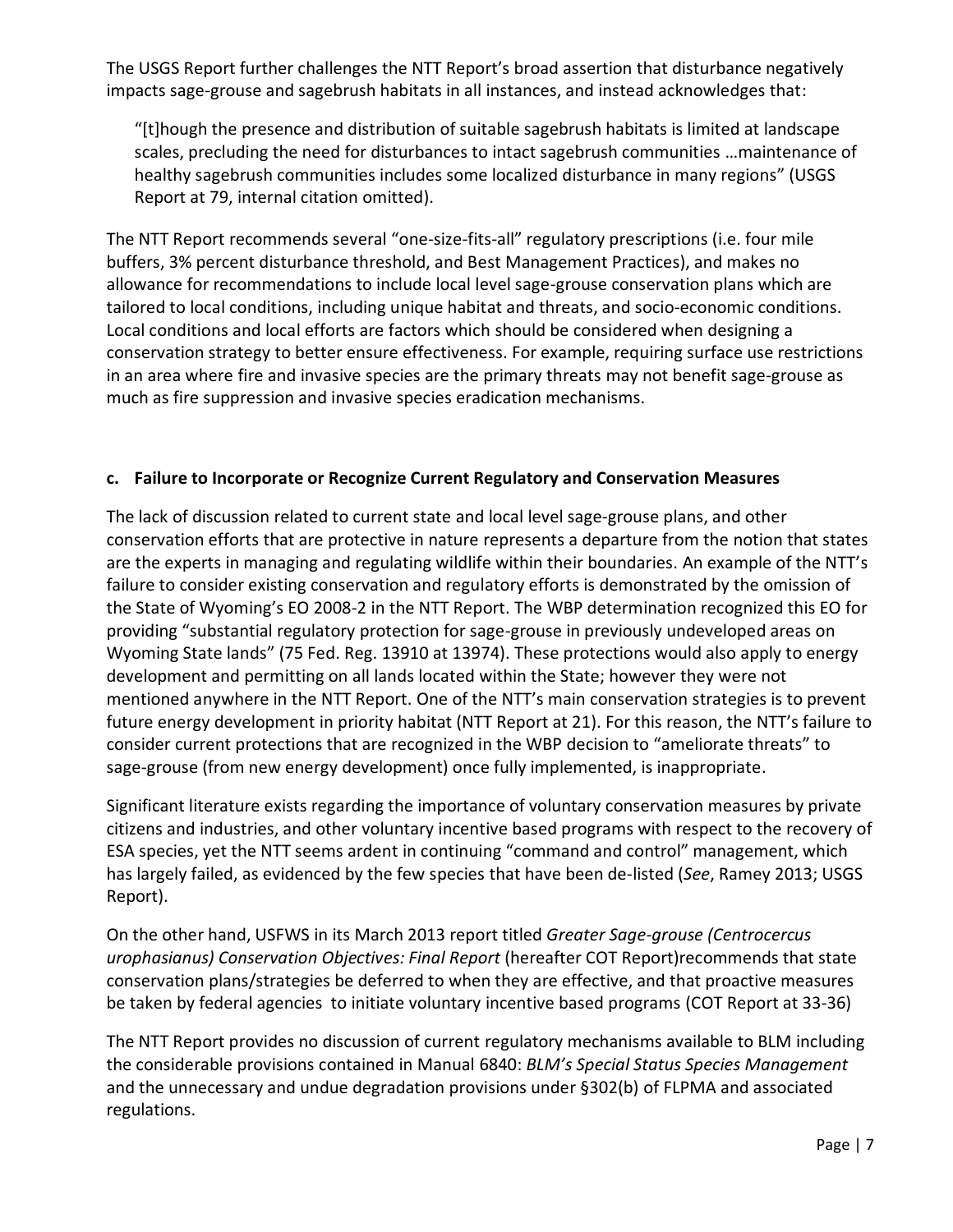The NTT Report fails to explain or analyze how existing conservation measures put in place pursuant to Manual 6840, FLPMA §302(b) are either adequate or inadequate to conserve sage-grouse, nor does it explain the need for an entirely new regulatory approach. If the inadequacies are a result of failure or uneven implementation of conservation measures, the NTT inappropriately discards an existing agency policy and on-the-ground efforts (assuming BLM followed its own policy) without ever justifying the changes advanced in the NTT Report. Further, if BLM failed to implement conservation efforts pursuant to Manual 6840 or other regulatory mechanisms, it could be considered "agency action unreasonably delayed," and BLM should be compelled to implement its own policy (*WWP v. Salazar*, "the Court found that the Craters EIS violated NEPA and FLPMA by failing to adequately address…BLM's own Special Status Species Policy…" at 2).

In addition, the NTT Report's conservation measures are inappropriate because both the USFWS and USGS have published new data and recommendations, which post-date and in some cases conflict with the recommendations in the NTT Report.

### **d. Legal Issues**

The NTT Report is fraught with substantial legal and scientific flaws, which again, were recognized by DOI employees and discussed in internal emails questioning the legality of some of the conservation measures recommended in the NTT Report:

"…But, does the NTT really want to recommend something that is blatantly illegal?"(FOIA Response, email correspondence from Dwight Fielder, December 21, 2011)

Peer Review of the NTT Report also recognized misrepresentation of sources:

"This seems a strange blend of policy loosely backed by citations, with no analysis of the science." (NTT Peer Review Comments at 2)

Regrettably, DOI decision-makers did not heed warnings like this from DOI staff and peer reviewers and proceeded with publishing the NTT Report knowing that there were significant internal concerns about the report.

The NTT Report creates policies that assume that sage-grouse conservation is the highest and best use of the land (*See* NTT Report at 6-7), while subordinating other interests, without adequate analysis of the economic impacts these policies will have on communities, small businesses, and industry, and ultimately creates a species-centric policy on BLM lands, which is contrary to the multiple use and sustained yield provisions under FLPMA (43 U.S.C. §1712(c)). DOI employees who were involved with developing the NTT Report recognized some of these flaws in internal emails between them:

"…Overall, the NTT Report conservation measures (planning prescriptions) are complete gamechangers for any actions within the Priority Habitats where there are valid existing rights and showstoppers for those actions where there are no valid existing rights…" (FOIA Response, email correspondence from Jim Perry, December 20, 2011).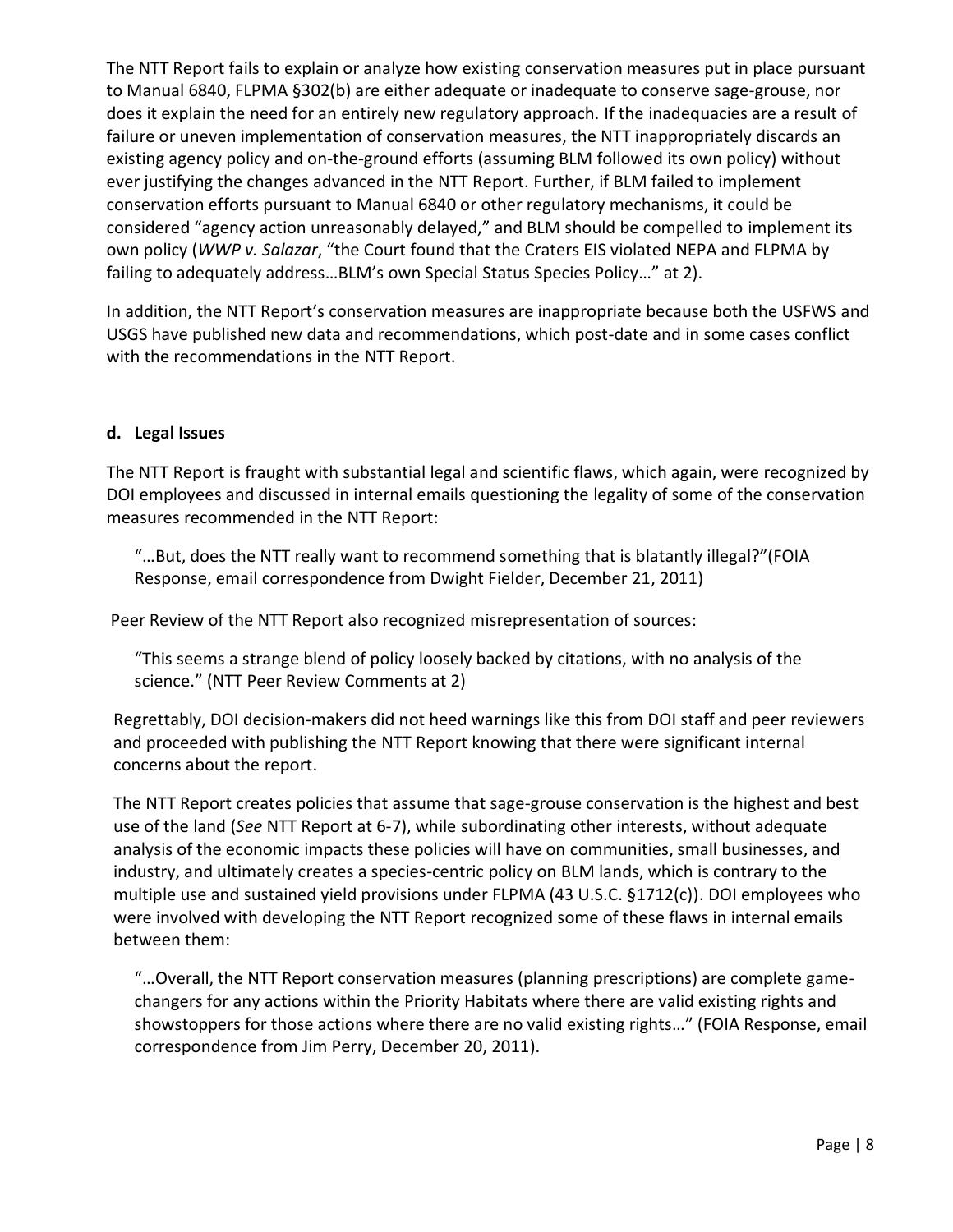# **1. FLPMA**

In enacting FLPMA in 1976, Congress directed the Secretary of the Interior to consider a broad range of resource issues, land characteristics, and public needs and values in determining how public lands should be managed. FLPMA directs BLM to manage public lands for multiple uses and to consider a wide range of resource values including the need to protect wildlife and quality of the environment. Section 102(a)(8) requires BLM to manage the public lands in a "manner that will protect the *quality* of scientific, scenic, historical, ecological, environmental...values" (U.S.C. 1701(a)(8), emphasis added), while Section 102(a)(7) establishes multiple use and sustained yield land management directives and requires the Secretary to develop "… goals and objectives [that are] established by law as guidelines for public land use planning, and that management be on the basis of multiple use and sustained yield unless otherwise specified by law" (U.S.C. 1701(a)(7)). In defining the term "multiple use" FLPMA Section 103(c) directs the Secretary to ensure:

"…the management of the public lands and their various resource values so that they are utilized in the combination that will best meet the present and future needs of the American people; making the most judicious use of the land for some or all of these resources…to conform to changing needs and conditions; the use of some land for less than all of the resources; a combination of balanced and diverse resource uses that takes into account the long-term needs of future generations for renewable and nonrenewable resources, including, but not limited to, recreation, range, timber, minerals, watershed, wildlife and fish, and natural scenic, scientific and historical values." (43 U.S.C § 1702(c)).

Therefore, under the multiple use and sustained yield requirements, BLM must strike an appropriate balance between potentially competing interests while considering the needs for *all*  species, and land management objectives. This balance is to be achieved in the Section 102 land use planning process and the resulting RMPs. FLPMA does not authorize the subordination of any of these uses in preference for a single land use such as sage-grouse habitat conservation. Thus applying an emphasis on one resource, sage-grouse, across 47 million acres of sage-grouse habitat is not consistent with FLPMA; BLM must consider how the sage-grouse centric management contained in the NTT Report is appropriate in the context of other special status species, especially the habitat prescriptions and, fire and invasive species management.

IM 2012 –044, the implementing mechanism for the NTT Report, asserts that:

"When considering the conservation measures in (the NTT Report) through the land use planning process, *BLM offices should ensure that implementation of any of the measures is consistent with applicable statute and regulation*. Where inconsistencies arise, BLM offices should consider the conservation measure(s) to the fullest extent consistent with such statute and regulation" (emphasis added).

The "one-size fits-all" habitat prescriptions is not consistent with FLPMA's specific directive pertaining to protecting *quality* of environmental and ecological values described above because it assumes what is good for northeastern Montana is good for western Nevada, despite their ecological differences.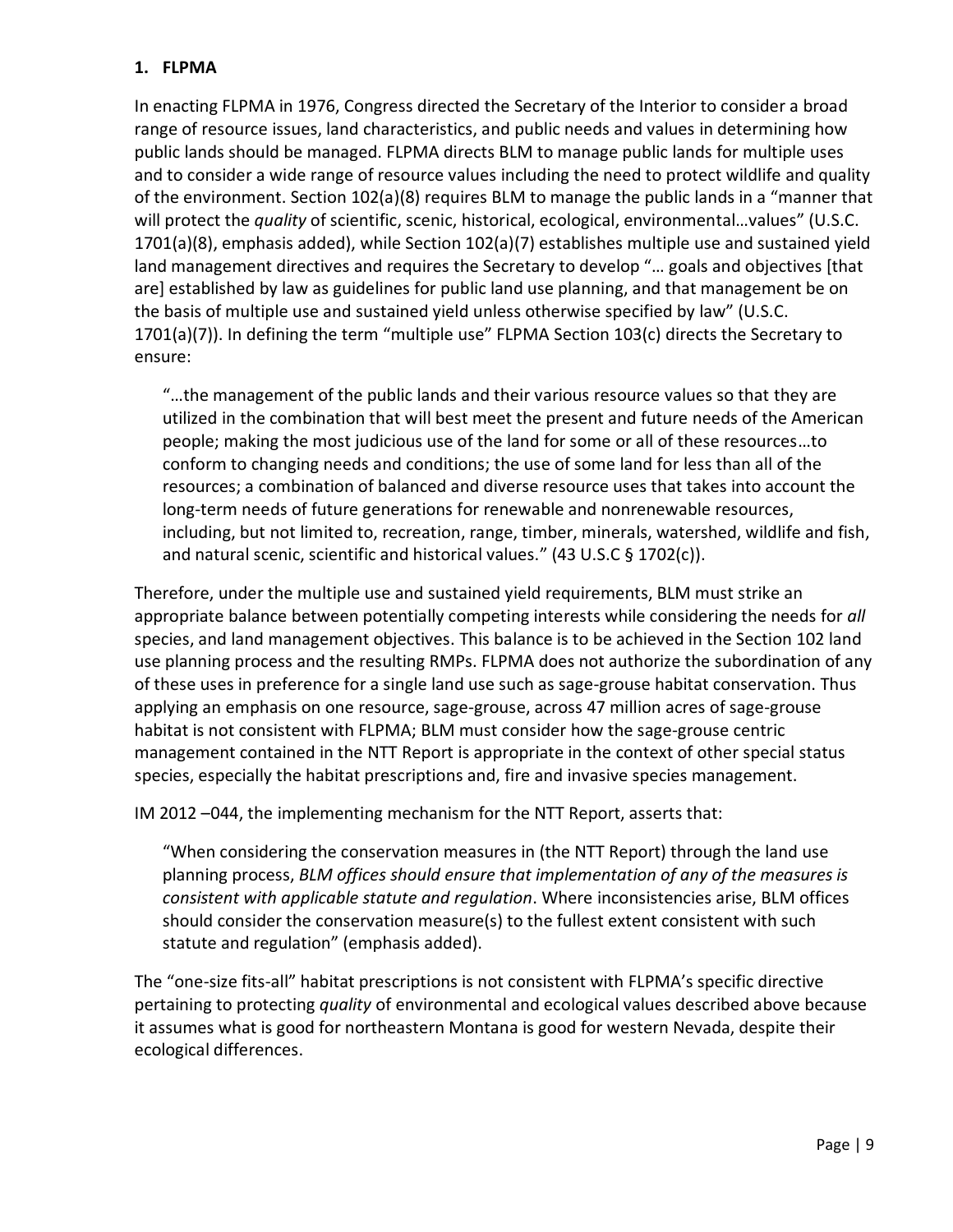# **1. NEPA**

The principle of informed decision-making is the primary purpose of NEPA, and is intended to be used as a tool during the planning and decision-making process. As such, an EIS should not be used to justify decisions that have already been made and "*[a]gencies shall not commit resources prejudicing selection of alternatives before making a final decision*" (40 C.F.R. §§1502.2(f), emphasis added). Nevertheless, BLM has already decided to incorporate the NTT conservation measures into 79 of its RMPs prior to issuance of the Final EIS documents (*See WWP v. Salazar*, *Roberson Decl.*). BLM's failure to include consideration and detailed analysis of conservation measures other than those in the NTT Report represents a pre-determined decision by BLM to implement the NTT conservation measures without giving proper and detailed analysis to alternative conservation measures or policy including the specific directives contained in Manual 6840, which seems odd in light of the decision made in *WWP v. Salazar* where the Court found that BLM violated NEPA and FLPMA by disregarding existing BLM policy.

### **IV. Conclusion**

The technical and policy flaws contained in the NTT Report are considerable and must be addressed before it is fully implemented as the "one-size-fits-all" approach will produce misguided land management policies that will not benefit sage-grouse range-wide. Such policies will not provide the best approach to sage-grouse habitat conservation and enhancement because sage-grouse conservation measures must be custom-tailored to reflect site-specific conditions. In some situations – especially in the case of the invasive species, fuel and fire-management, the NTT Report does not adequately address the primary threat to sage-grouse habitat in the western part of the range (e.g., the invasive species – wildfire cycle), which is currently an under-managed problem on public lands. The failure to address this problem in the NTT Report could result in ecologically devastating consequences, while broad application could conflict with FLPMA and other laws.

#### **Attachments:**

NTT Peer Review Comments

Maxwell, M. *BLM's NTT Report: Is It the Best Available Science or a Tool to Support a Pre-Determined Outcome?*, Northwest Mining Association (2013).

BLM Planning Units and Sage-Grouse Occurrence Map

#### **Works Cited**

42 U.S.C. § 4321 et. seq. National Environmental Policy Act.

43 U.S. 1712(c) Federal Land Management Policy Act

75 FR 13910. 2010. Endangered and Threatened Wildlife and Plants: 12‐month Finding for Petitions to List the Greater Sage-Grouse as Threatened or Endangered.